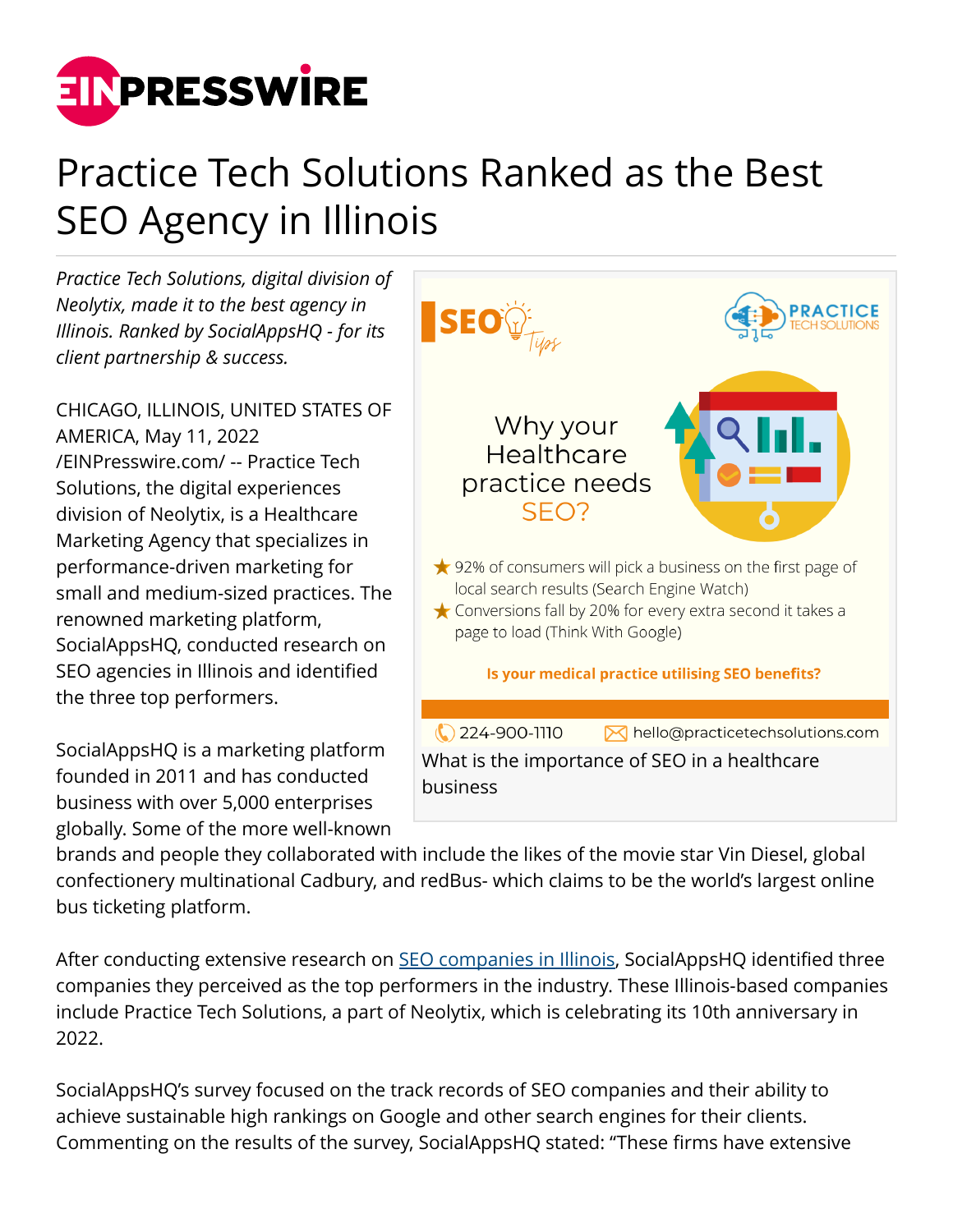experience and are up to date on all of the latest trends. They will collaborate with you to get your website to the top of search engine results."

Practice Tech Solutions made it to the top of the results posted by SocialAppsHQ. Suyogya Trivedi, a Senior Associate of Digital Marketing, was elated by the results published by the global marketing platform.

"We were pleasantly surprised when SocialAppsHQ approached us, saying they had selected our company as one



of the 'Top SEO Agencies in Illinois'. I know our clients praise us for the partnership and results we deliver - this was just a very nice public recognition."

Suyogya also reflected on the importance of such surveys within the industry.

W

We were pleasantly surprised when SocialAppsHQ approached us, saying they had selected our company as one of the 'Top SEO Agencies in Illinois'."

"It is so good to see that the hard work done in the company is being recognized. Apart from enhancing our credibility, the industry must be inspected by a nonbiased party and the results published. There are too many companies out there that talk but don't walk the talk. We are glad to see that our hard work and commitment paid off, and we were acknowledged for doing so."

*Suyogya Trivedi*

Neolytix is celebrating its 10th anniversary in May. The company has seen substantial growth over the last few

years, with a large number of clients leaning heavily on digital marketing as a key pillar of their growth strategy after the pandemic, according to Managing Partner, Rajat Bhatnagar.

As mentioned previously in this report, Practice Tech Solutions, the digital experiences division of Neolytix, is a Healthcare Marketing Agency that specializes in performance-driven marketing for small and medium-sized practices.

Rajat Bhatnagar pointed out that due to their specialized focus on healthcare service providers, they have been able to hone their skills and service delivery to clients to such an extent that industry-wide recognition was inevitable.

"The expertise of the team comes from deep-rooted experience in working with practices across